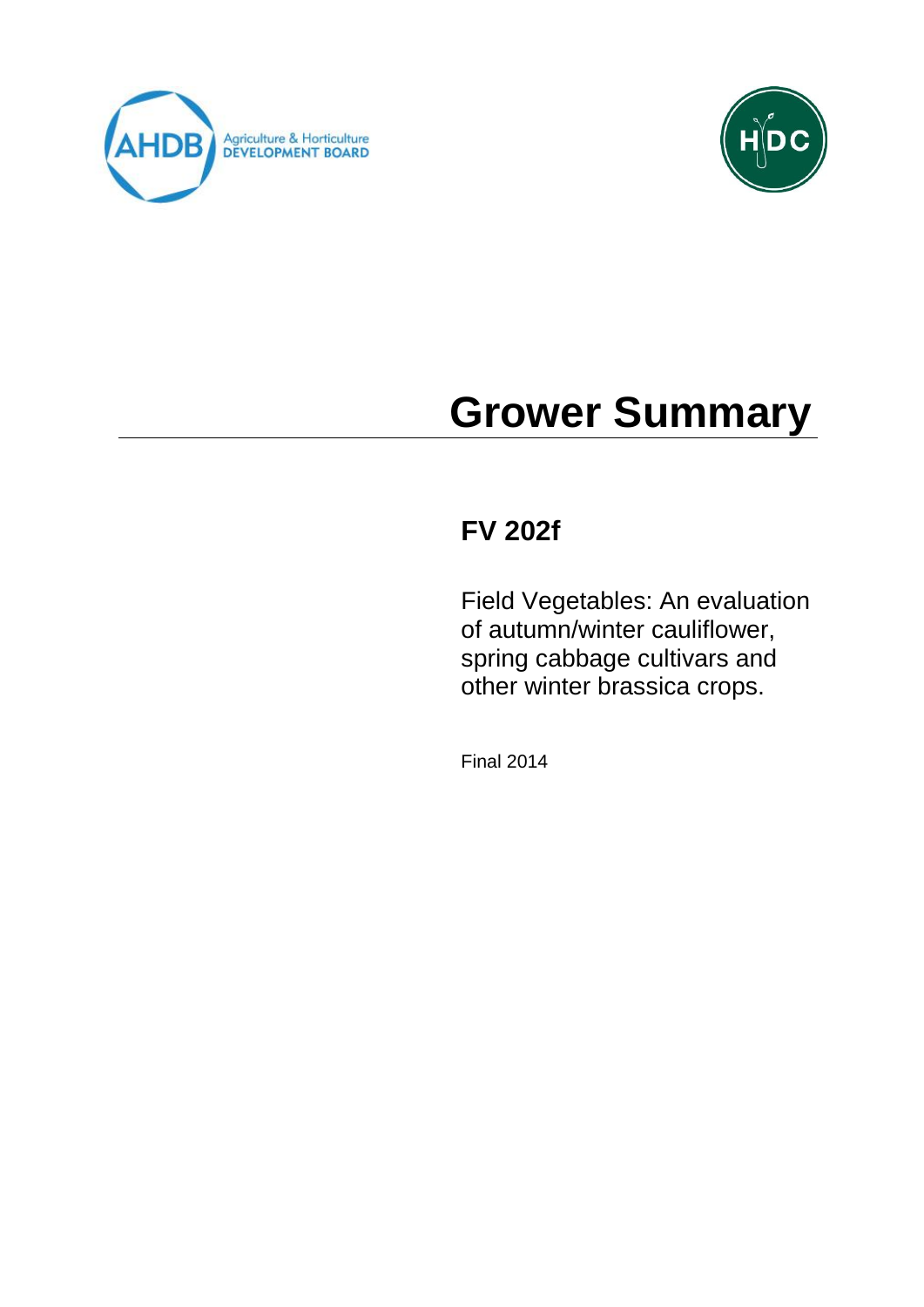#### **Disclaimer**

*AHDB, operating through its HDC division seeks to ensure that the information contained within this document is accurate at the time of printing. No warranty is given in respect thereof and, to the maximum extent permitted by law the Agriculture and Horticulture Development Board accepts no liability for loss, damage or injury howsoever caused (including that caused by negligence) or suffered directly or indirectly in relation to information and opinions contained in or omitted from this document.* 

*No part of this publication may be reproduced in any material form (including by photocopy or storage in any medium by electronic means) or any copy or adaptation stored, published or distributed (by physical, electronic or other means) without the prior permission in writing of the Agriculture and Horticulture Development Board, other than by reproduction in an unmodified form for the sole purpose of use as an information resource when the Agriculture and Horticulture Development Board or HDC is clearly acknowledged as the source, or in accordance with the provisions of the Copyright, Designs and Patents Act 1988. All rights reserved.* 

*AHDB (logo) is a registered trademark of the Agriculture and Horticulture Development Board. HDC is a registered trademark of the Agriculture and Horticulture Development Board, for use by its HDC division. All other trademarks, logos and brand names contained in this publication are the trademarks of their respective holders. No rights are granted without the prior written permission of the relevant owners.*

The results and conclusions in this report may be based on an investigation conducted over one year. Therefore, care must be taken with the interpretation of the results.

#### **Use of pesticides**

Only officially approved pesticides may be used in the UK. Approvals are normally granted only in relation to individual products and for specified uses. It is an offence to use nonapproved products or to use approved products in a manner that does not comply with the statutory conditions of use, except where the crop or situation is the subject of an off-label extension of use.

Before using all pesticides check the approval status and conditions of use.

Read the label before use: use pesticides safely.

#### **Further information**

If you would like a copy of the full report, please email the HDC office (hdc@hdc.ahdb.org.uk), quoting your HDC number, alternatively contact the HDC at the address below.

HDC Stoneleigh Park Kenilworth **Warwickshire** CV8 2TL

Tel – 0247 669 2051

HDC is a division of the Agriculture and Horticulture Development Board.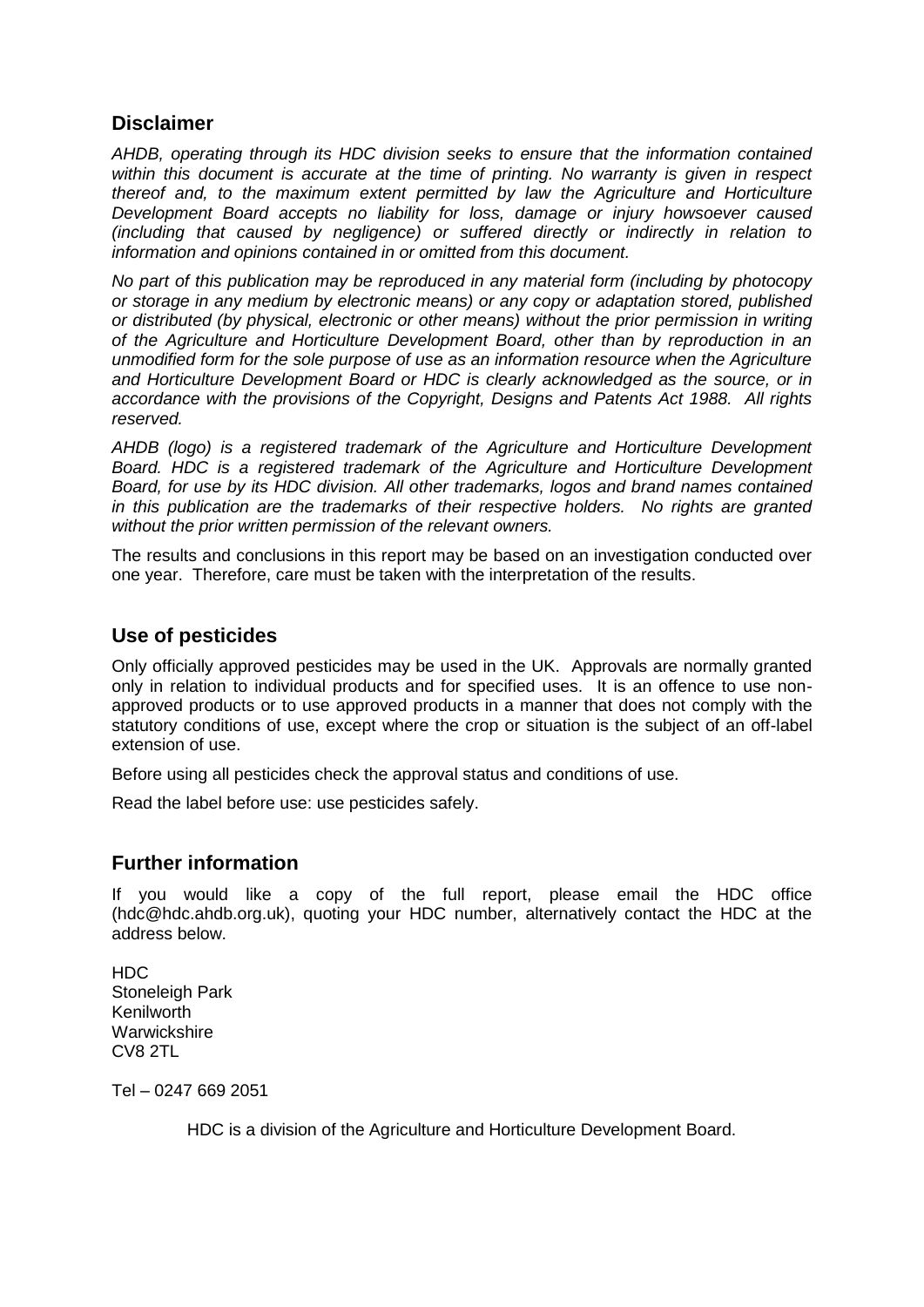| <b>Project Number:</b>                        | <b>FV 202f</b>                                                                                                                |
|-----------------------------------------------|-------------------------------------------------------------------------------------------------------------------------------|
| <b>Project Title:</b>                         | Field Vegetables: An evaluation of<br>autumn/winter cauliflower, spring cabbage<br>cultivars and other winter brassica crops. |
| <b>Project Leader:</b>                        | <b>Bill Herring</b>                                                                                                           |
| <b>Contractor:</b>                            | Duchy College                                                                                                                 |
| <b>Industry Representative:</b>               | Ellis Luckhurst, PE Simmons & Son Ltd                                                                                         |
| <b>Report:</b>                                | <b>Final 2014</b>                                                                                                             |
| <b>Publication Date:</b>                      | 18 <sup>th</sup> November 2014                                                                                                |
| Previous report/(s):                          | Annual 2013                                                                                                                   |
| <b>Start Date:</b>                            | 1st April 2011                                                                                                                |
| <b>End Date:</b>                              | 30 <sup>th</sup> June 2014                                                                                                    |
| <b>HDC Project Cost (Total project cost):</b> | £29,700.00 (£54,790.00)                                                                                                       |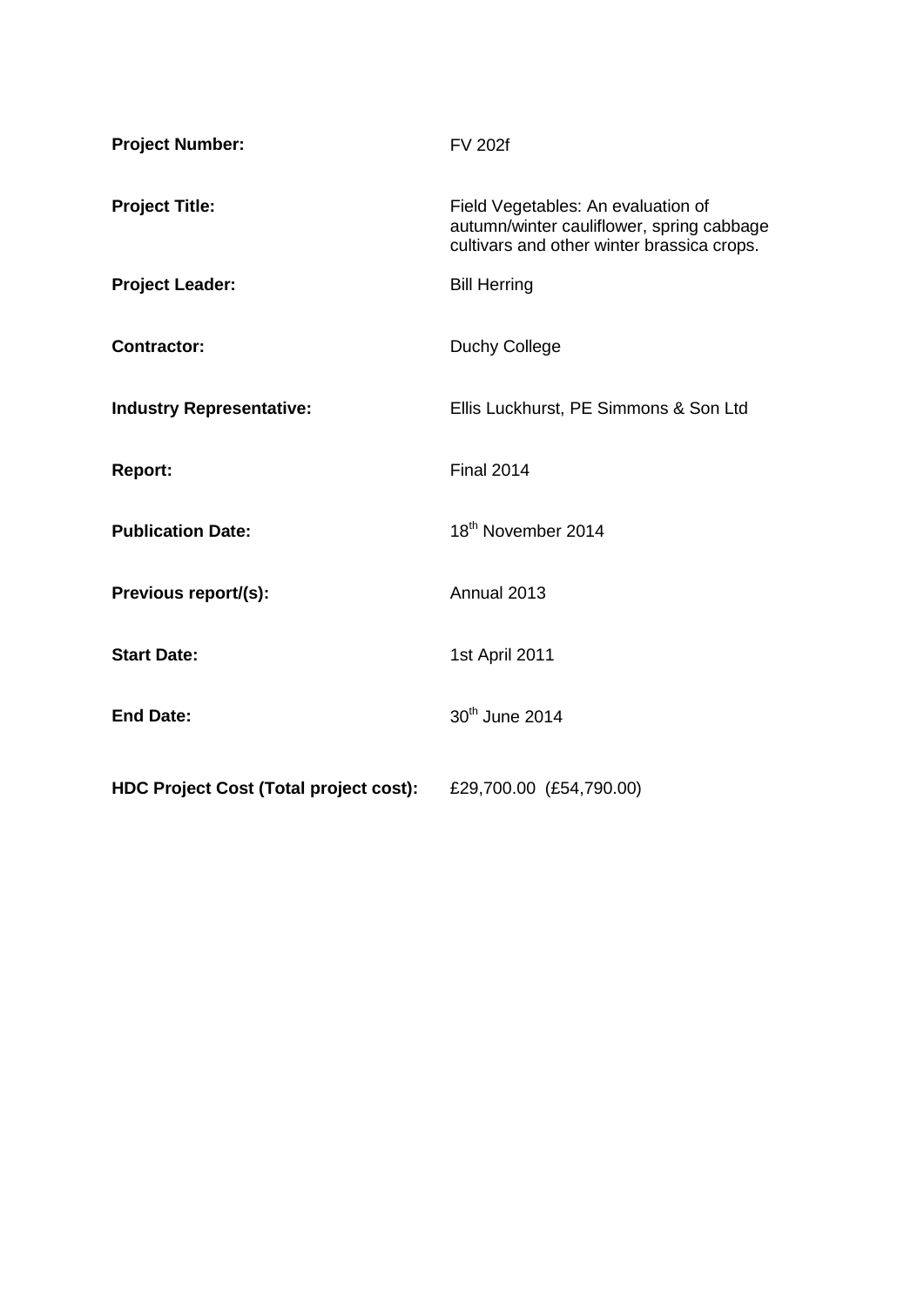### **GROWER SUMMARY**

#### **Headline**

The introduction of new Autumn and Winter cauliflower cultivars has again increased Grade 1 marketable product, many being 10% above standard cultivars based on 25315 plants/Hectare (10249/Acre) for the Autumn cultivars and 21193 plants/Hectare (8580/Acre) for the Winter cultivars. Potential income can be increased by £829/Ha. This is a real possibility with many producers now on a fixed price for their produce.

#### **Background**

Duchy College working in partnership with eight National seed houses and local growers have carried out the evaluation of commercially available Autumn, Winter Cauliflower and Spring greens cultivars over the past 18 years. Initially introduced into the Confidential/Screening Trials and then within the commercially available Trials each cultivar has been recorded and evaluated year on year. With the improvement in plant breeding and new cultivars being introduced these need to be assessed alongside current and established varieties in order to compare yields and quality of produce. With improved uniformity, disease resistance, and curd protection the need to compare with current cultivars is even more important in order to plan the production of the crop in order to meet market requirements and provide the best returns to the grower.

#### **Results**

Please refer to full trial report for full and comprehensive information on the results.

The following cultivars are of most interest to the industry. Some are new introductions to compliment cultivars that have been grown as the standard cultivars for specific production periods.

Overall the 2013-14 season was one of the poorest for marketable yield in the last 15 years of Trials. This was due to a wet planting period in July which resulted in over 25% of the nationally cropped area being planted 2 to 3 weeks later than planned. A late attack of Cabbage rootfly in late August/early September weakened some plants especially those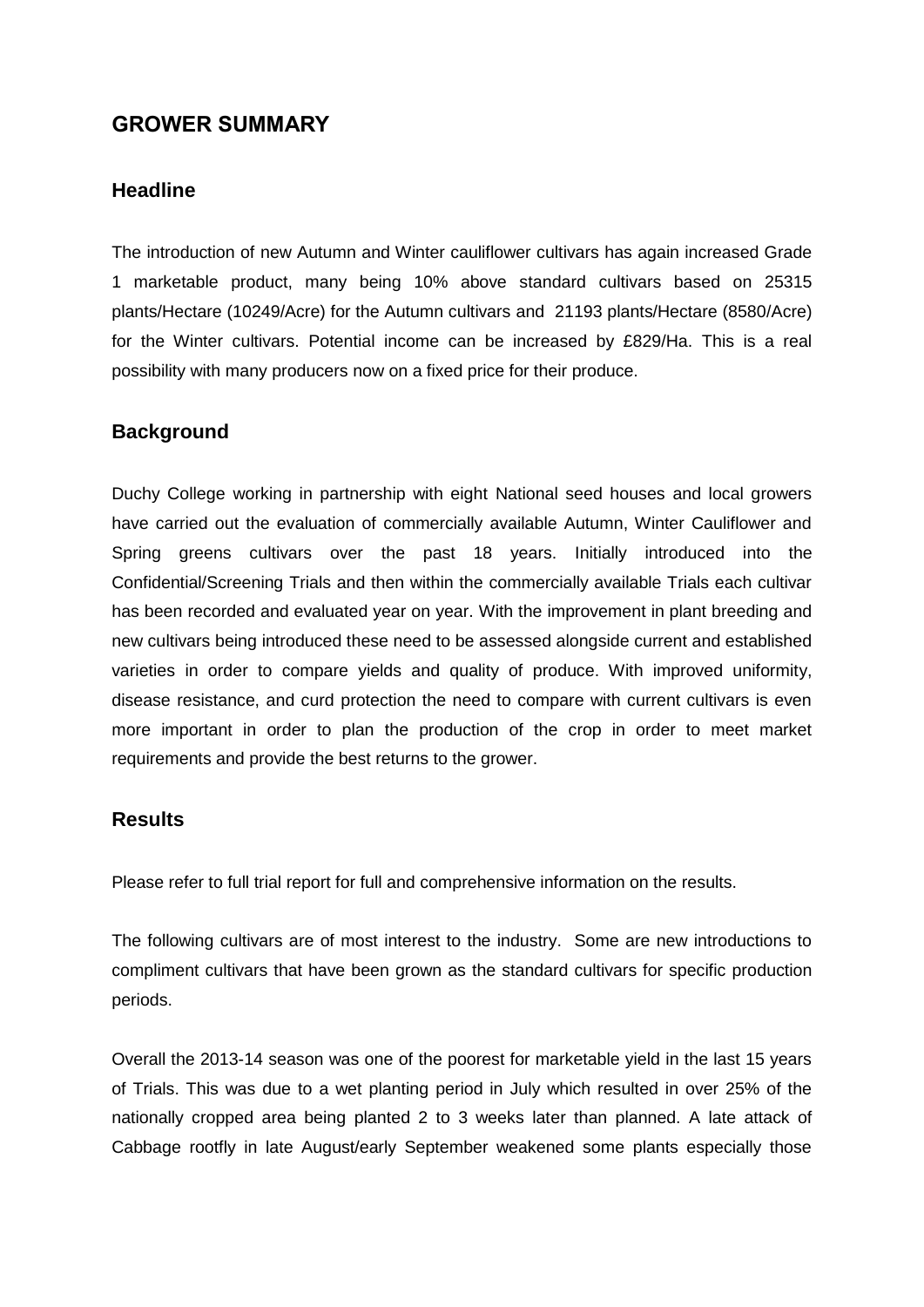transplanted later in July and was really noticeable on commercial crops transplanted in early August.

The Trials were planted on the  $10<sup>th</sup>$  and  $19<sup>th</sup>$  July similar to previous seasons.

This wet period was followed by a very mild September and early October, resulting in rapid plant growth resulting in a number of cultivars showing both white and green bracts in the curds, down grading produce to Class 2. However many of the Late Autumn cultivars performed well despite the weather conditions and some of the Winter cultivars produced high yields of Class 1 product especially in the heading period from February onwards.

The Spring Greens Trial was planted into good conditions however a late attack of Cabbage Root fly in mid September severely damaged a number of varieties resulting in poor yields. This late attack is uncommon in Cornwall with Cabbage rootfly not normally seen after late August.

Results over several seasons will need to be considered when selecting cultivars for production. Full information on all varieties can be found in the 'Full Trial Report'.

Comments on curd protection, disease, uniformity, suitability for various markets, defects and ease of harvesting are found in the Full Trial report Appendices.

#### **Autumn Cauliflower 2013** Top performing cultivars

Transplanted at 25315 plants/Hectare (10249/Acre)

| <b>Seed House</b> | <b>Cultivar</b> | % Class 1 | <b>Trays/Hectare (Acre)</b> | <b>Heading period</b> |  |
|-------------------|-----------------|-----------|-----------------------------|-----------------------|--|
|                   |                 |           | 8/tray)<br>Grade 1          | $10 - 90\%$ dates     |  |
| Monsanto          | Forata          | 74        | 2013<br>(815)               | $10.10.13 - 21.10.13$ |  |
| Sakata            | CF 10827        | 75        | 2183<br>(884)               | $10.10.13 - 22.10.13$ |  |
| Syngenta          | C 4010          | 77        | 2248<br>(910)               | $12.10.13 - 22.10.13$ |  |
| Monsanto          | Aquata          | 70        | (854)<br>2109               | $12.10.13 - 24.10.13$ |  |
| Syngenta          | C 4018          | 88        | 2584<br>(1046)              | $14.10.13 - 21.10.13$ |  |
| Clause            | Naruto          | 83        | 2373<br>(961)               | $15.10.13 - 25.10.13$ |  |
| Clause            | Optimist        | 72        | 2151<br>(871)               | $15.10.13 - 28.10.13$ |  |
| Clause            | Rafale          | 75        | 2359<br>(955)               | $15.10.13 - 30.10.13$ |  |
| Clause            | Regata          | 71        | 2161<br>(875)               | $17.10.13 - 27.10.13$ |  |
| Monsanto          | 5965            | 74        | 2188<br>(886)               | $17.10.13 - 28.10.13$ |  |
| Sakata            | Amadine         | 79        | 2329<br>(943)               | $27.10.13 - 02.11.13$ |  |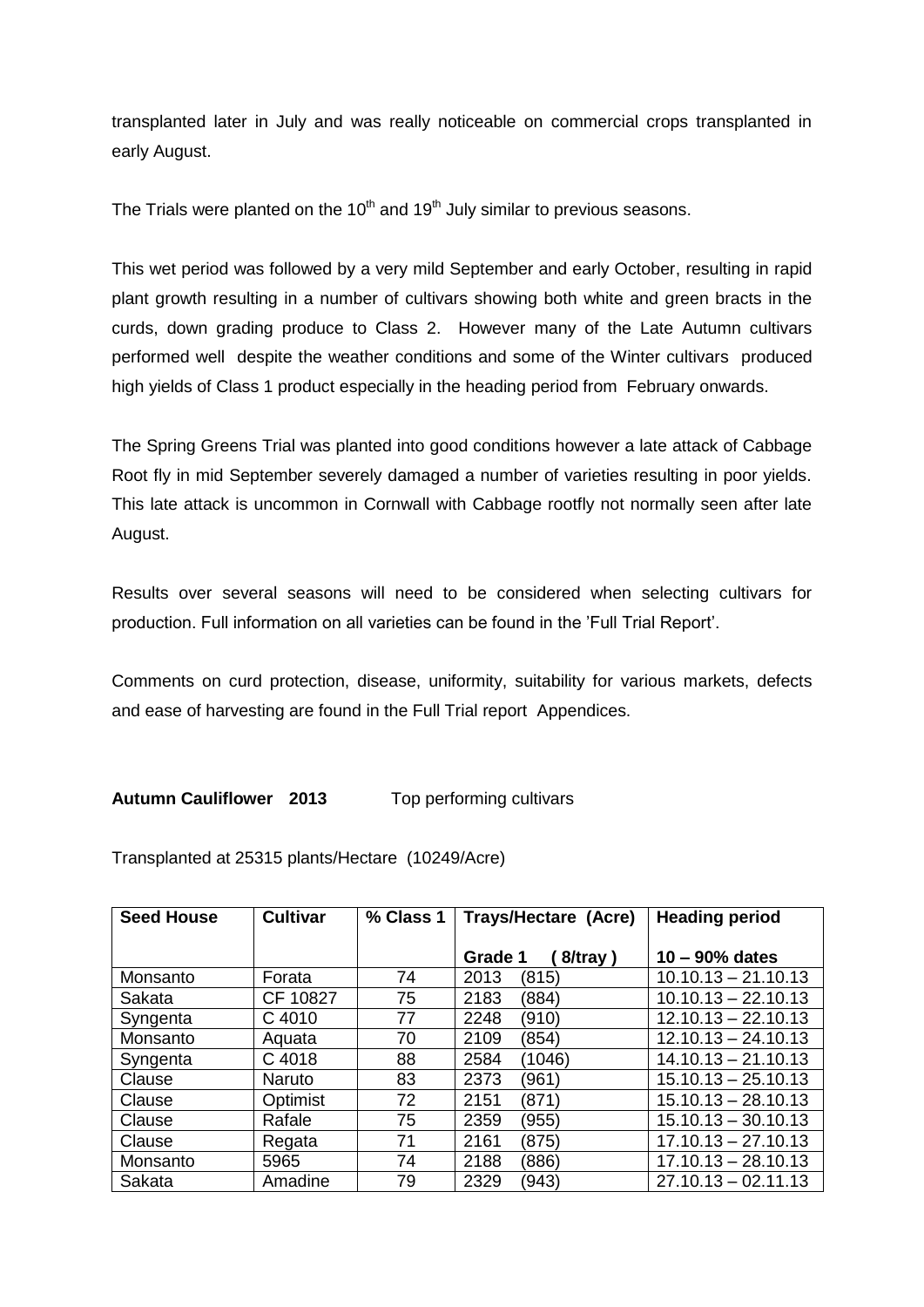## **Winter Cauliflower 2013 - 14** Top performing cultivars.

Yields will vary as there were two transplanting dates  $(10<sup>th</sup>$  and  $19<sup>th</sup>$  July 2013) although spacings were the same for each cultivar within the Trials.

| <b>Seed House</b> | <b>Cultivar</b>  | % Class 1       | <b>Trays/Hectare (Acre)</b> | <b>Heading period</b>            |
|-------------------|------------------|-----------------|-----------------------------|----------------------------------|
|                   |                  |                 | (8/tray)<br>Grade 1         | $10 - 90\%$ dates                |
| Clause            | Navalo           | $\overline{76}$ | 1803<br>(730)               | $25.10.13 - 08.11.13$            |
| Syngenta          | 4022             | 71              | (724)<br>1788               | $27.10.13 - 06.11.13$            |
| Syngenta          | 4026             | 66              | (679)<br>1677               | $04.11.13 - 20.11.13$            |
| Clayse            | Diwan            | 59              | 1432<br>(580)               | $05.11.13 - 25.11.13$            |
| Syngenta          | 4013             | 53              | (568)<br>1402               | $16.11.13 - 16.12.13$            |
| Vilmorin          | Lecatis          | 58              | 1539<br>(623)               | $11.12.13 - 13.12.13$            |
| <b>Elsoms</b>     | Paciano          | 57              | (553)<br>1366               | $02.01.14 - 18.01.14$            |
| Vilmorin          | <b>Trevaskis</b> | 74              | 1961<br>(794)               | $27.01.14 - 22.02.14$            |
| Monsanto          | 5697             | 62              | 1642<br>(665)               | $08.02.14 - 27.02.14$            |
| Syngenta          | Canten           | 73              | (773)<br>1909               | $14.02.14 - 08.03.14$            |
| Monsanto          | Carantic         | 85              | (912)<br>2252               | $19.02.14 - 08.03.14$            |
| Clause            | <b>Brick</b>     | $\overline{75}$ | 1919<br>(777)               | $19.02.14 - 03.03.14$            |
| Vilmorin          | <b>Dionis</b>    | 68              | 1880<br>(761)               | $19.02.14 - 06.03.14$            |
| Clause            | Fleet            | 75              | (794)<br>1961               | $25.02.14 - 08.03.14$            |
| Syngenta          | 5022             | $\overline{75}$ | 1901<br>(770)               | $25.02.14 - 10.03.14$            |
| <b>Tozer</b>      | 2067             | 73              | (729)<br>1800               | $25.02.14 - 15.03.14$            |
| Nickerson         | AE 6272          | 73              | (761)<br>1879               | $27.02.14 - 06.03.14$            |
| Syngenta          | Clemen           | 80              | (770)<br>1901               | $27.02.14 - 11.03.14$            |
| Tozer             | 2042             | 80              | (831)<br>2052               | $06.03.14 - 13.03.14$            |
| <b>Elsoms</b>     | Madiot           | 79              | (850)<br>2100               | $10.03.14 - 20.03.14$            |
| Tozer             | 2038             | 85              | (891)<br>2200               | $11.03.14 - 25.03.14$            |
| Syngenta          | 5008             | 77              | (818)<br>2020               | $11.03.14 - 31.03.14$            |
| <b>Elsoms</b>     | Isadora          | 84              | 1988<br>(805)               | $13.03.14 - 24.03.14$            |
| Clause            | Mascaret         | $\overline{73}$ | (740)<br>1827               | $13.03.14 - 05.04.14$            |
| <b>Elsoms</b>     | Mystique         | 82              | 2119<br>(858)               | $15.03.14 - 24.03.14$            |
| Nickerson         | AE 9307          | 77              | (818)<br>2020               | $20.03.14 - 03.04.14$            |
| Nickerson         | AE 9311          | 70              | 1842<br>(746)               | $22.03.13 - 05.04.14$            |
| Syngenta          | Danden           | 82              | 2139<br>(866)               | $25.03.14 - 07.04.14$            |
| Syngenta          | Drunen           | 76              | 1872<br>(758)               | $30.03.14 - 10.04.14$            |
| Syngenta          | Charif           | 89              | 2329<br>(943)               | $05.04.14 - 14.04.14$            |
| Elsoms            | Vogue            | 88              | 2055<br>(832)               | $\overline{07.04.14} - 10.04.14$ |

#### Transplanted at 21193 plants/Hectare (8580/Acre)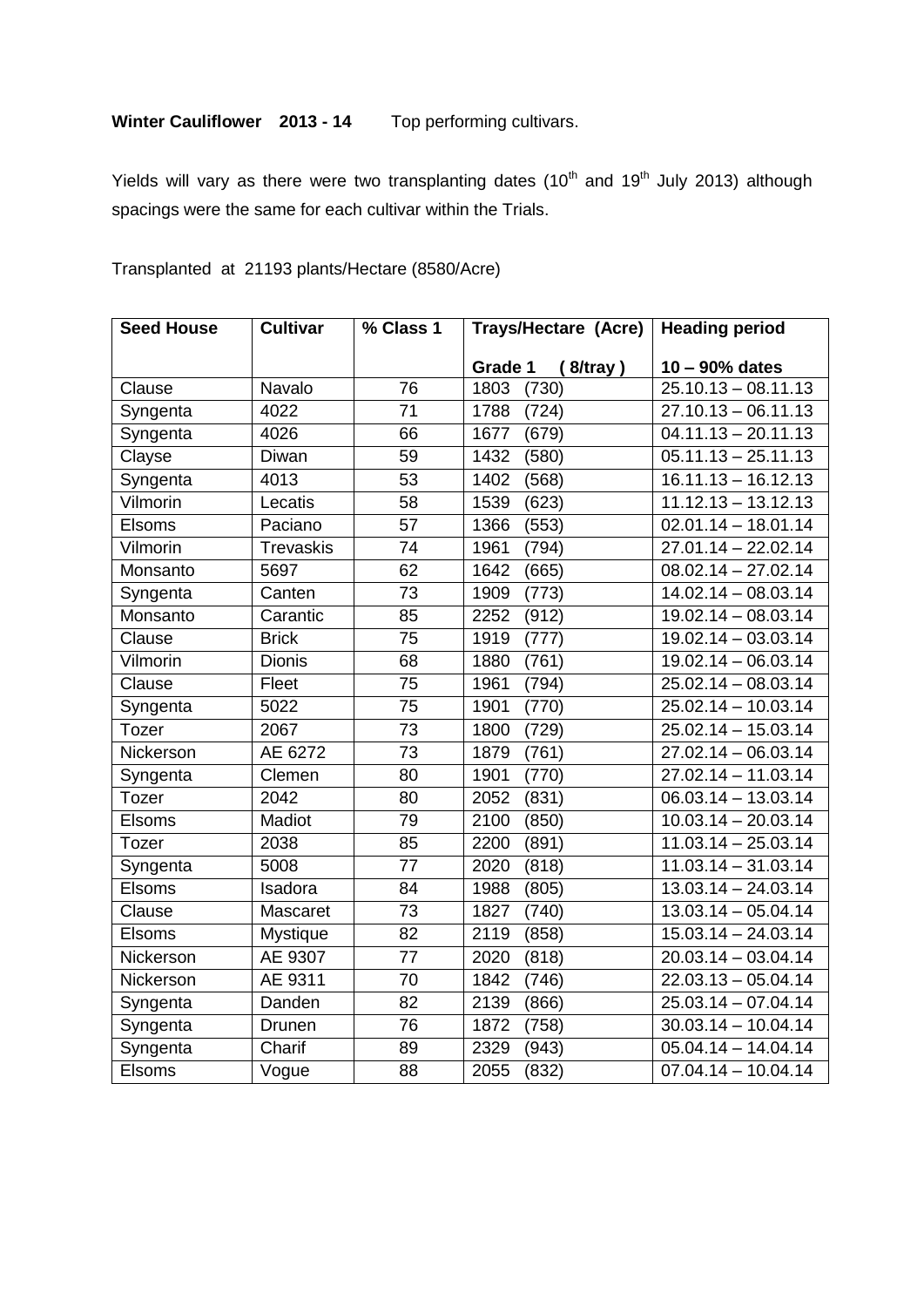#### **Late heading Winter cauliflower 2013-14** Top performing varieties

These plots were transplanted on the  $10<sup>th</sup>$  July 2013 aiming to head in the period of April through to late May 2014. Over recent seasons there has been a shortage of Cauliflower for this period which has resulted in the increase of imported produce to maintain supply to the various market outlets. Although fixed price returns to the grower over this heading period are not guaranteed there is scope to aim for this market share.

| <b>Seed House</b> | <b>Cultivar</b>   | % Class 1 | <b>Trays/Hectare</b><br>(Acre)<br>Grade 1<br>(8/tray) | <b>Heading period</b><br>$10 - 90\%$ dates |
|-------------------|-------------------|-----------|-------------------------------------------------------|--------------------------------------------|
| Syngenta          | Delon             | 89        | 2351<br>(952)                                         |                                            |
| Syngenta          | C <sub>5025</sub> | 85        | 2223<br>(900)                                         | $10.04.14 - 17.04.14$                      |
| Clause            | CHF 10-106        | 79        | (826)<br>2040                                         | $15.04.14 - 10.05.14$                      |
| Tozer             | 2072              | 81        | 1714<br>(694)                                         | $15.04.14 - 08.05.14$                      |
| <b>Elsoms</b>     | Fletcher          | 89        | 2304<br>(933)                                         | $21.04.14 - 08.05.14$                      |
| Tozer             | 3064              | 66        | (706)<br>1743                                         | $26.04.14 - 10.05.14$                      |
| Tozer             | 3060              | 65        | 1697<br>(87)                                          | $05.05.14 - 12.05.14$                      |
| Tozer             | 3008              | 61        | 1605<br>(650)                                         | $12.05.14 - 26.05.14$                      |

Transplanted at 21193 plants/Hectare (8580/Acre)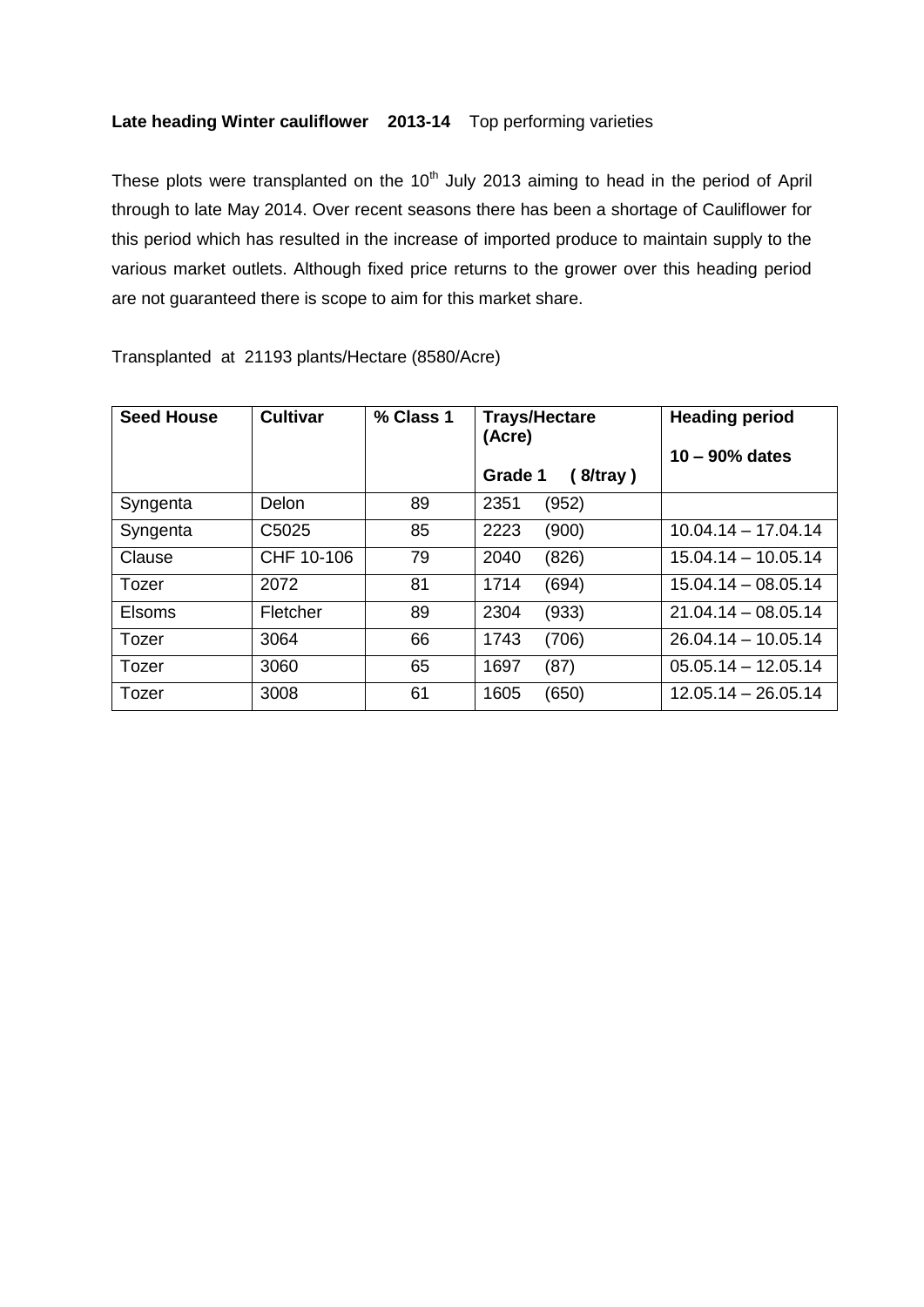# **Spring Green cultivars** Main Results

| <b>Seed House</b>     | <b>Comments</b>                 | <b>Transplanting</b> | <b>Harvest</b> | Pack out yield        |
|-----------------------|---------------------------------|----------------------|----------------|-----------------------|
| <b>Cultivar</b>       |                                 | <b>Date</b>          | dates          | <b>Trays/Acre</b>     |
|                       |                                 |                      |                | $(10 \text{ bags} x)$ |
|                       |                                 |                      |                | 550grams)             |
| Tozer                 | Crinkled leaf type.             |                      |                |                       |
| Wintergreen           | Variable size greens.           | 06.09.13             | 12.02.14       | 448                   |
| (Traditional open     | Dark green leaf. Some root fly  |                      |                |                       |
| pollinated variety)   | damage in mid September.        |                      |                |                       |
|                       | (approximately 40% of the       |                      |                |                       |
|                       | crop).                          |                      |                |                       |
| Monsanto              | Slightly crinkled leaf type.    |                      |                |                       |
| RX 7014               | Paler inner leaf. Very uniform. | 06.09.13             | 12.02.14       | 630                   |
|                       | Heavy cabbage greens. Very      |                      |                |                       |
|                       | few unmarketable greens.        |                      |                |                       |
|                       | Little waste.                   |                      |                |                       |
|                       | Easy to cut.                    |                      |                |                       |
| Monsanto              | Paler inner leaf. Uniform.      |                      |                |                       |
| RX 7027               | Upright frame. Suffered from    | 06.09.13             | 12.02.14       | 247                   |
|                       | Cabbage root fly damage in      |                      |                |                       |
|                       | mid September.                  |                      |                |                       |
|                       | (approximately 60% of the       |                      |                |                       |
|                       | crop)                           |                      |                |                       |
| Monsanto              | Compact. Uniform. Paler inner   |                      |                |                       |
| Summer green          | leaf. Suffered from Cabbage     | 06.09.13             | 12.02.14       | 220                   |
|                       | root fly damage in mid          |                      |                |                       |
|                       | September. (approximately       |                      |                |                       |
|                       | 70% of crop)                    |                      |                |                       |
| Monsanto              | Some variation in plant size.   |                      |                |                       |
| Evergreen             | Suffered from Cabbage root fly  | 06.09.13             | 12.02.14       | 270                   |
|                       | damage. (approximately 70%      |                      |                |                       |
|                       | of crop)                        |                      |                |                       |
| Monsanto              | Uniform. Slightly crinkled leaf |                      |                |                       |
| <b>Winter Special</b> | type.                           | 06.09.13             | 12.02.14       | 580                   |
|                       | Some variation in size. Good    |                      |                |                       |
|                       | greens.                         |                      |                |                       |
|                       | Few gaps.                       |                      |                |                       |